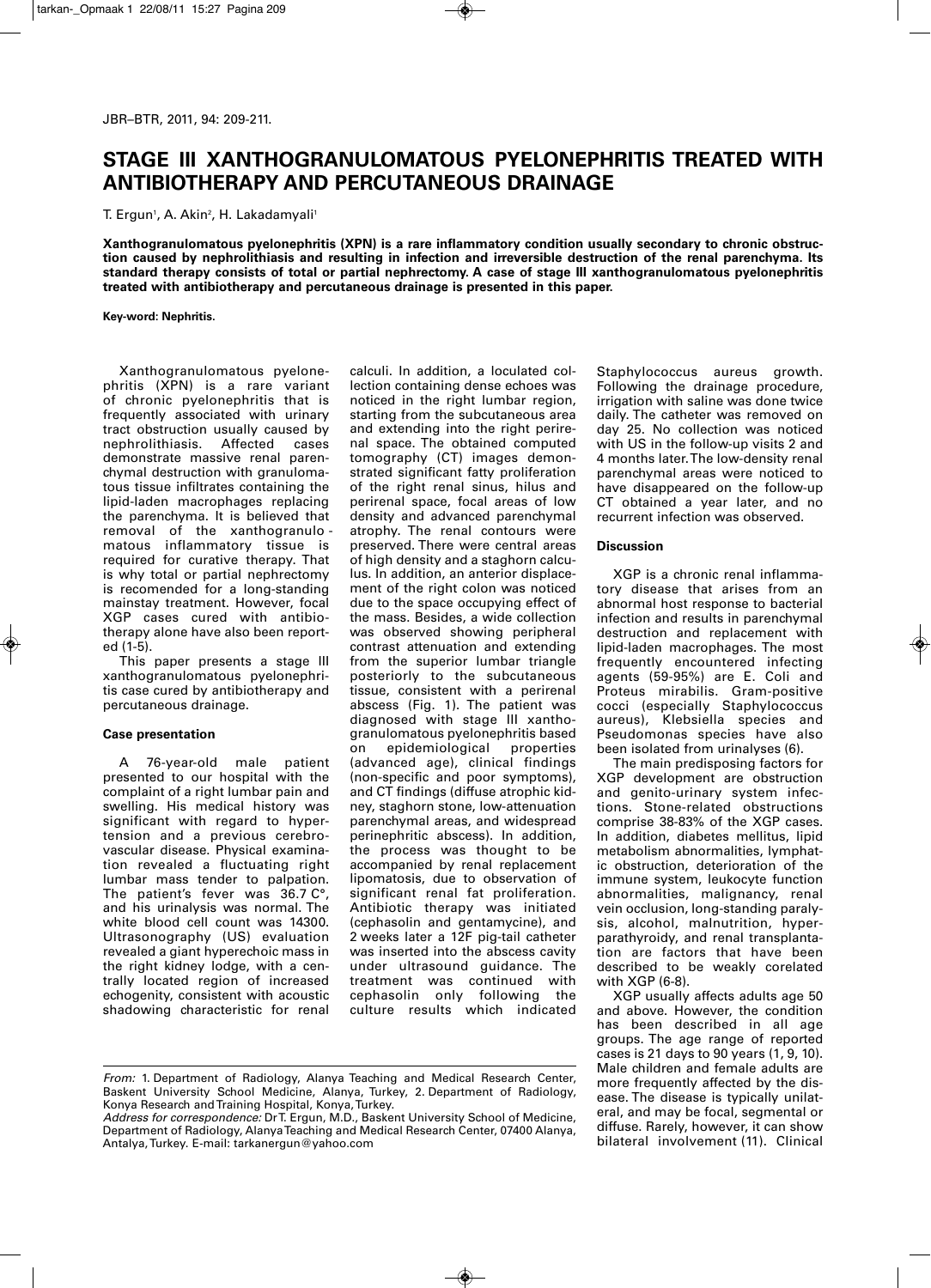

*Fig. 1. —* Axial CT image showing significant fatty proliferation of the right renal sinus, hilus, and perirenal space, focal lowdensity areas (arrowheads) and advanced parenchymal atrophy (A). Central areas of high-density and renal calculi are observable (B). In addition, a broad collection is noticed extending from the right lumbar subcutaneous area into the right perirenal space, demonstrating peripheral contrast attenuation, consistent with abscess (arrows) (C).

findings are usually non-specific and include fever, deteriorated general condition, weight loss, insidious low-back pain, and palpable mass. Laboratory findings usually show leukocytosis. Additionally, elevation of C-reactive protein, erythrocyte<br>sedimentation rate and liver sedimentation rate and liver enzymes may be observed.

C

Abdominal CT has been prompted as a good non-invasive diagnostic tool (12). Renal enlargment, calyx dilation, significant cortical thinning, renal stone, and multiple non-homogeneous areas of low-attenuation indicative of abscess and dilated calices are observed in diffuse XGP. In addition, extrarenal XGP extension (to the perirenal space, anterior and posterior pararenal spaces, ipsilateral psoas muscle, the diaphragm, posterior abdominal wall, skin and

bowel wall) and fistula formation are also clearly demonstrated by CT imaging. On the other hand, focal XGP is observed in CT images as a low-density area with no contrast attenuation following intravenous contrast administration. The focal disease can be easily misdiagnosed as a renal tumor. In addition, XGP is sometimes difficult to be differ entiated from hydronephrosis or pyonephrosis, malakoplakia, renal abscess or lymphoma.

The basic therapy-determining factor is the stage of the disease. In stage I (20-64%), nephritic XGP, the inflammation is confined to the kidney. In stage II (14-70%), perinephritic XGP, there is involvement of both the kidney and the perirenal area. In stage III (10-36%), as was the case with our patient, involvement of kid-

ney, perirenal area, and diffuse retroperitoneal area is observed (13). Nephrectomy is considered the curative therapy. Total nephrectomy is the most appropriate therapeutic modality for all stages of diffuse XGP, and for stage III focal XGP. On the other hand, segmental resection of the affected kidney may be applied for stage I and II focal XGP cases. However, the present case, and review of the medical literature, are in support of the option of percutaneous drainage and antibiotic treatment for XGP cases.

## **References**

1. Hughes P.M., Gupta S.C., Thomas N.B.: Xanthogranulomatous pyelonephritis in childhood. *Clin Radiol*, 1990, 41: 360-362.